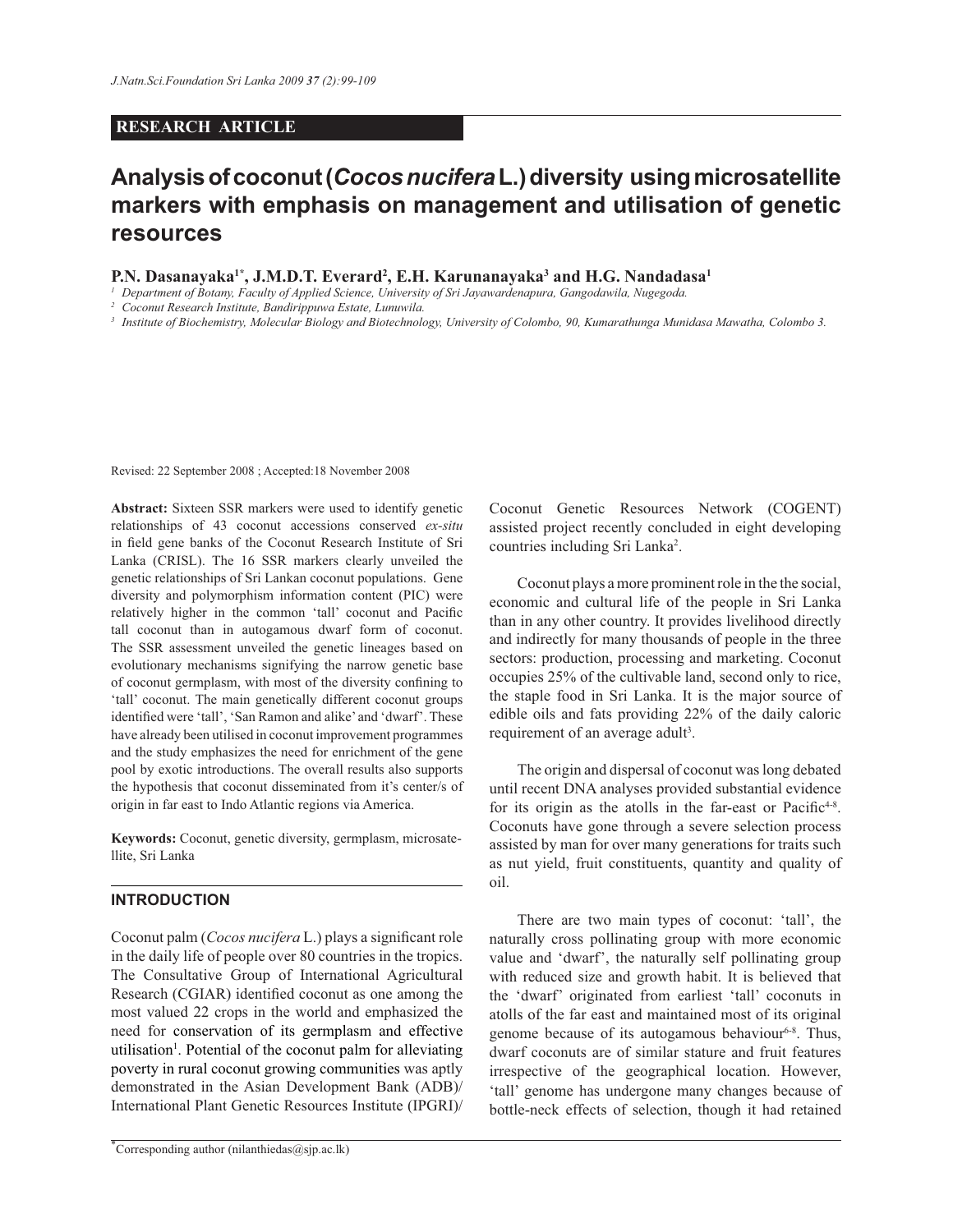the tall stature and fruit characteristics irrespective of its dispersion from far east to Indo-Atlantic regions across Africa<sup>4</sup> . The predominately cultivated Sri Lanka Tall (SLT) coconut resembles Indo-Atlantic coconut.

 Due to high international demand for coconut, IPGRI mandated COGENT to develop and implement an international mechanism to coordinate research activities of national, regional and global significance with regard to exploration, collecting, conservation and enhancement of coconut germplasm. Sri Lanka benefited by the efforts of the COGENT and succeeded in establishing coconut field gene banks with accessions exceeding over a hundred. A thorough knowledge on genetical relationships of these accessions is needed for adopting effective gene-banking strategies and germplasm utilisation. Characterization and evaluation of coconut germplasm by morphological descriptors alone have failed to elucidate an accurate picture of true genetic variation because of time, land and cost constraints for carrying out controlled evaluation experiments. Earlier attempts made however, have shown a few inflorescence descriptors and fruit components as useful descriptors in assessing coconut germplasm<sup>6</sup> . Efforts made to reveal coconut genetic diversity by isozyme analysis too had met with meagre success, mainly due to technical limitations<sup>9,10</sup>.

 Studies on DNA polymorphisms have shown considerable success in analyzing coconut genetic diversity in the recent past because of the rapid advances in DNA marker-technologies. Rhode *et al*. sequenced repetitive DNA regions and successfully designed primers for amplifying inter-repetitive regions (Inverse Sequence-tagged Repeat or ISTR)<sup>11,12</sup>. This method was successfully used as a multiplex system for assessment of coconut genetic diversity and lately, in constructing a preliminary linkage map of  $coconut<sup>13,14</sup>$ . There were a number of successful studies using randomly amplified polymorphic DNA (RAPDs)<sup>6,15,16</sup>, restriction fragment length polymorphisms (RFLPs)<sup>7</sup> , amplified fragment length polymorphisms (AFLPs)<sup>7</sup> and microsatellite polymorphisms (SSRs)8,18,19-21 that led to the understanding of the genetic diversity of coconut world over and its dissemination. Genetical relationship of coconut germplasm in Sri Lanka has so far not been assessed on a wider scale despite a few studies made on small samples of morphologically distinctive coconut groups<sup>15,17,19</sup>. The present study is the first attempt made to elucidate the genetic relationships of *ex-situ* coconut germplasm in Sri Lanka.

## **METHODS AND MATERIALS**

*Plant material used*: Leaf samples were obtained from 43 coconut accessions established in *ex-situ* gene banks of the Coconut Research Institute of Sri Lanka (CRISL). The names of accessions, abbreviated names and characteristic features are described in Table 1. Among the 43 accessions, 32 were of the 'tall' category and 8 were of the 'dwarf' category in addition to 03 members of the intermediate 'king coconut' category. The genotypes, San Ramon (Clovis) and San Ramon likes are strictly 'tall' coconuts by stature and reproductive behavior but they distinctly differ from common Sri Lanka Tall (SLT) in the extremely tall stature and fruit size and shape.

*DNA extraction and detection of SSR polymorphisms*: DNA was extracted from fresh coconut leaves using a CTAB based protocol modified from Doyle and Doyle<sup>22</sup> by Dasanayake *et al*. <sup>23</sup>. Polymerase chain reactions were carried out with 16 SSR primers, pre-selected from a pool of 35 primers<sup>18,20</sup>. Sequence information of primers is given in Table 2. DNA was amplified in 10 µL reactions containing 1µM forward primer, 1 µM reverse primer, 1 unit of *Taq* DNA polymerase (Promega), 0.2 mM each dNTP (Pharmacia), 1x PCR buffer supplied with enzyme (Promega),  $1.5 \text{ mM } MgCl_2$  supplied with enzyme (Promega), 30 ng template DNA in a thermal cycler (PTC 100 - MJ Research Inc) programmed for 30 cycles of 60 seconds each at  $94^{\circ}$ C, 51-58 $^{\circ}$ C (depending on primer) and  $72^{\circ}$ C. The first cycle was preceded by a 3 min denaturation at  $95^{\circ}$ C and the last cycle ended with 5 min extension at  $72^{\circ}$ C. Reaction products were separated on 6% polyacrylamide (denatured) and visualized by staining with 11.2 mM  $AgNO<sub>3</sub>$ . The alleles were scored based on the size of each PCR amplified fragment by electrophoresing all samples in a single gel.

*Data analysis*: The alleles amplified by SSR primers were scored for each primer across all genotypes. The number of alleles per locus, gene diversity and Polymorphism Information Content (PIC) were calculated using PowerMarker version 3.25 (Liu and Muse  $2006)^{24}$ . Genetic distances and cluster analysis were also estimated using the same software. Shared allele distances were calculated and cluster analysis was performed with Neighbor joining method and the TreeView software (TreeView 1.6 version for WXP)<sup>25</sup> was used to construct the tree diagram. Bootstrap values were also computed for the NJ tree constructed in the PowerMarker software. The genetic relationships were also determined by Principal Coordinate Analysis in the NTSYS-pc<sup>26</sup>.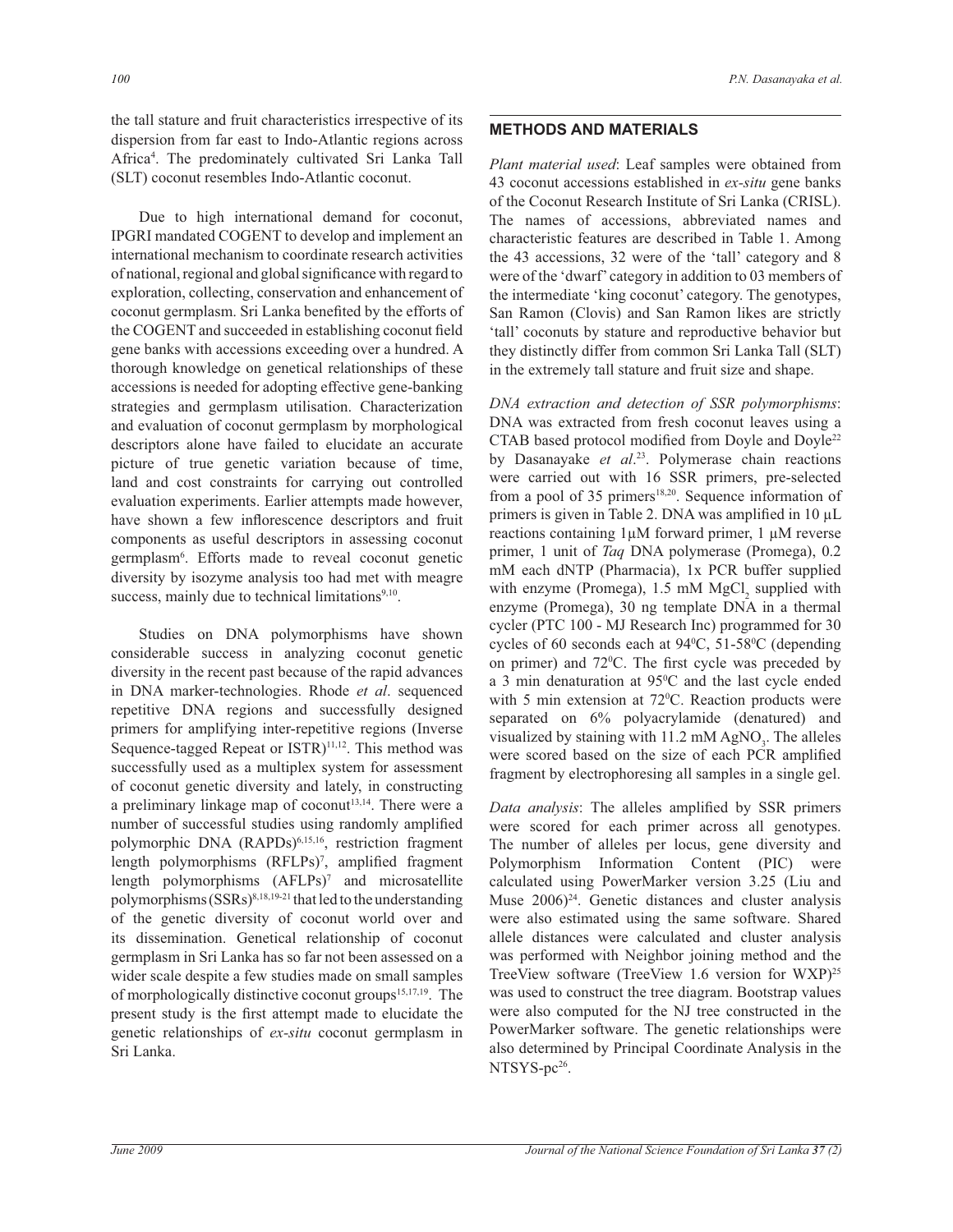| Table 1: Description of 43 coconut accessions from ex-situ gene banks of the Coconut Research Institute of Sri Lanka |  |
|----------------------------------------------------------------------------------------------------------------------|--|
|----------------------------------------------------------------------------------------------------------------------|--|

| Name of accession            | Variety       | Characteristic feature                                                       |
|------------------------------|---------------|------------------------------------------------------------------------------|
|                              |               |                                                                              |
| Ran thembili - RAT           | Typica*       | Green nuts, pink mesocarp (in immature nut), rarely occur                    |
| Bodiri - BOD                 | Typica        | Small nuts, profusely bearing (> 50/bunch), partly autogamous, rarely occur. |
| Kamandala – KMD              | Typica        | Large nuts, sparsely bearing $(5/bunch)$ , rarely occur                      |
| Gon thembili $-$ GNT         | Typica        | Golden yellow nuts, frequently occur in small numbers                        |
| Porapol - POP                | Typica        | Thick shell, rarely occur                                                    |
| Nawasi - NAW                 | Typica        | Soft edible mesocarp in tender nuts, rarely occur                            |
| SLT Mahawalatanna - MWT      | Typica        | Sri Lanka Tall ecotype in Ratnapura District                                 |
| SLT Ihalakagama - IHK        | Typica        | Sri Lanka Tall ecotype in Anuradhapura District                              |
| SLT Lanlib - LLB             | Typica        | Sri Lanka Tall ecotype in Puttalam District                                  |
| SLT Wanathawillu - WAW       | Typica        | Sri Lanka Tall ecotype in Puttalam District                                  |
| SLT Hangliyagama - HNG       | Typica        | Sri Lanka Tall ecotype in Anuradhapura District                              |
| Mirishena semi tall - MHT    | Typica        | Semi Tall coconut in Kalutara Distrcit                                       |
| Wilhelmina - WHM             | Typica        | Large nuts with big husk found in Puttalam District                          |
| SLT Yodakandiya - YOK        | Typica        | Sri Lanka Tall ecotype in Hambantota District                                |
| SLT Dadalla - DAD            | Typica        | Sri Lanka Tall ecotype in Galle District                                     |
| SLT Iranawila - IRW          | Typica        | Sri Lanka Tall ecotype in Puttalam District                                  |
| $Nipuni - NIP$               | Typica        | San Ramon like**** palm from Colombo District                                |
| $Indian - IND$               | Typica        | San Ramon like palm from Gampaha District                                    |
| SLT Bandrippuwa - TBE        | Typica        | Sri Lanka Tall ecotype in Puttalam District                                  |
| SLT Akuressa - AKU           | Typica        | Sri Lanka Tall ecotype in Matara District                                    |
| SLT Kasagala - KAS           | Typica        | Sri Lanka Tall ecotype in Hambantota District                                |
| SLT Deberayaya – DEB         | Typica        | Sri Lanka Tall ecotype in Hambantota District                                |
| SLT Maliboda - MLB           | Typica        | Sri Lanka Tall ecotype in Ratnapura District                                 |
| SLT Goyambokka - GYM         | Typica        | Sri Lanka Tall ecotype in Hambantota District                                |
| SLT Damana - DMN             | Typica        | Sri Lanka Tall ecotype in Ampara District                                    |
| SLT Uhana - UHN              | Typica        | Sri Lanka Tall ecotype in Ampara District                                    |
| SLT Deegawapi – DWP          | Typica        | Sri Lanka Tall ecotype in Ampara District                                    |
| Dickwella - DIK              | Typica        | San Ramon like collection from Matara District                               |
| Margaret – MGT               | Typica        | San Ramon like collection from Puttalam District                             |
| Blackstone - BLS             | Typica        | San Ramon like collection from Matale District                               |
| San Ramon Ran thembili - SRT | Typica        | San Ramon like with pink mesocarp                                            |
| $Clovis - CLV$               | Typica        | San Ramon collection introduced from Philippines                             |
| Dwarf green - DWG            | Nana          | Green small nuts with less meat, high bearing                                |
| Dwarf brown - DWB            | Nana**        | Brown small nuts with less meat, high bearing                                |
| Dwarf red - DWR              | Nana          | Red small nuts with less meat, high bearing                                  |
| Dwarf yellow - DWY           | Nana          | Yellow small nuts with less meat, high bearing                               |
| Green dwarf Kundasale - GDK  | Nana          | Green dwarf ecotype in Kandy Distrct                                         |
| Mirishena dwarf - MID        | Nana          | Green dwarf with a semi tall stature in Kalutara District                    |
| Cameroon red dwarf - CRD     | Nana          | Red dwarf believed to be introduced from Cameron                             |
| Brazilian green dwarf - BGD  | Nana          | Green dwarf believed to be introduced from Brazil                            |
| King coconut $-$ KCT         | Aurantiaca*** | Orange nuts with sweet water, high bearing                                   |
| Rathran thembili - RRT       | Aurantiaca    | King coconut like with pink mesocarp                                         |
| Nawasi thembili - NWT        | Aurantiaca    | King coconut like with edible husk                                           |

\* All typica accessions are characterized by tall stature and naturally out crossing behaviour, \*\* All nana accessions are characterized by dwarf stature and naturally inbreeding behaviour, \*\*\* All aurantiaca are characterized by intermediate stature and inbreeding behaviour, \*\*\*\* All San Ramon like are characterized by extremely tall stature and large round shaped nuts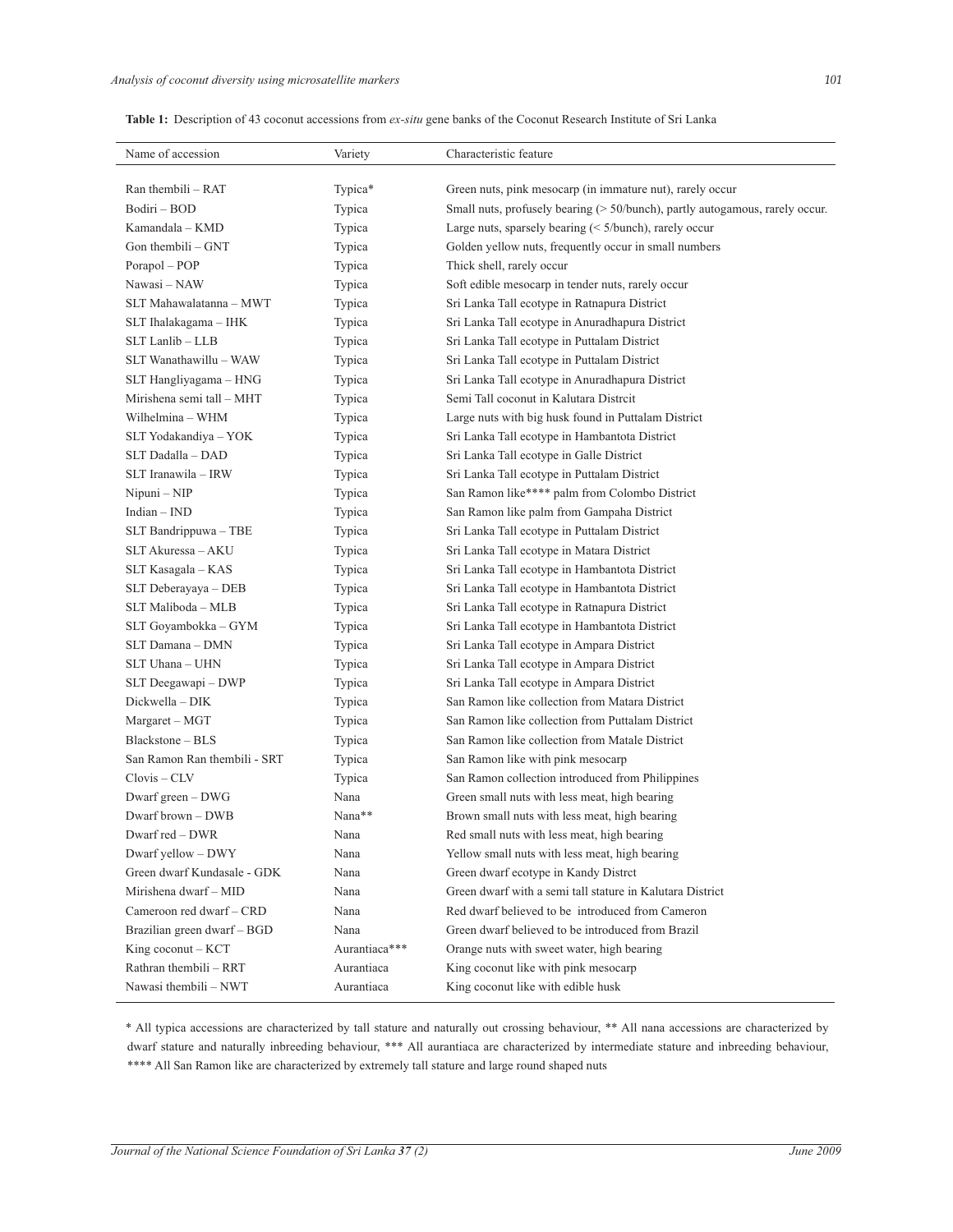| Locus             | Repeat                                        | Sequence $(5^{\circ}-3^{\circ})$                        | Size of the<br>product (bp) | Source of information<br>sequence |
|-------------------|-----------------------------------------------|---------------------------------------------------------|-----------------------------|-----------------------------------|
| CAC06             | $(AG)_{14}(CA)_{9}$                           | FP TGTACATGTTTTTTGCCCAA<br>RP CGATGTAGCTACCTTCCCC       | 158                         |                                   |
| CAC08             | $(AG)_{10}(CA)_{9}$                           | FP ATCACCCCAATACAAGGACA<br>RP AATTCTATGGTCCACCCACA      | 190                         |                                   |
| CAC <sub>23</sub> | (CA)                                          | FP TGAAAACAAAAGATAGATGTCAG<br>RP GAAGATGCTTTGATATGGAAC  | 192                         |                                   |
| CAC <sub>38</sub> | $(CA)_{13}(CT)_{17}$                          | FP ACCCTACTTCTAACTGTTCACTC<br>RP CAGCTTGATAAATATCATCCAT | 155                         | Perera, 1999 and                  |
| CAC <sub>50</sub> | $(TA)_{6}(CA)_{21}$                           | FP CTTACTCACCCCATAACAAAG<br>RP TTGTAGTTGCCCATATCTCTT    | 153                         | Perera et al. 1999                |
| CAC <sub>65</sub> | $(AC)_{15}$                                   | FP GAAAAGGATGTAATAAGCTGG<br>RP TTTGTCCCCAAATATAGGTAG    | 151                         |                                   |
| CAC68             | $(CA)_{13}$                                   | FP AATTATTTTCTTGTTACATGCATC<br>RP AACAGCCTCTAGCAATCATAG | 142                         |                                   |
| CAC77             | $(CA)_{15}(CT)_{11}$                          | FP CAGAGGTCACAACCATATTG<br>RP CTTTAGCTATTTGTTCCAAGG     | 131                         |                                   |
| CNZ04             | $(CT)_{29}TT(CA)_{10}$                        | FP TATATGGGATGCTTTAGTGGA<br>RP CAAATCGACAGACATCCTAAA    | 162                         |                                   |
| CNZ06             | $\mathrm{(CT)}_{15}$                          | FP ATACTCATCATCATACGACGC<br>RP CTCCCACAAAATCATGTTATT    | 85                          |                                   |
| CNZ10             | $(CT)_{18}(GT)_{17}$                          | FP CCTATTGCACCTAAGCAATTA<br>RP AATGATTTTCGAAGAGAGGTC    | 148                         |                                   |
| CNZ <sub>12</sub> | $\text{(CT)}_{15}$                            | FP TAGCTTCCTGAGATAAGATGC<br>RPGATCATGGAACGAAAACATTA     | 214                         | Rivera et al. 1999                |
| CNZ29             | $(GT)_{22}$ $(GA)$ <sub>2</sub> $CA(GA)_{11}$ | FPTAAATGGGTAAGTGTTTGTGC<br>RP CTGTCCTATTTCCCTTTCATT     | 135                         |                                   |
| CNZ43             | $(GA)_{21}$                                   | FP TCTTCATTTGATGAGAATGCT<br>RP ACCGTATTCACCATTCTAACA    | 197                         |                                   |
| CNZ44             | $(GA)_{15}$                                   | FP CATCAGTTCCACTCTCATTTC<br>RP CAACAAAAGACATAGGTGGTC    | 165                         |                                   |
| CNZ46             | $(CT)_{24}$                                   | FP TTGGTTAGTATAGCCATGCAT<br>RP AACCATTTGTAGTATACCCCC    | 116                         |                                   |

 **Table 2:** Primer information of sixteen SSR loci used for amplification of DNA isolated from 43 accessions of coconut germplasm.

## **RESULTS**

Sixteen primer pairs identified 79 alleles, averaging 4.9 alleles per locus ranging from 3 to 10 simple sequence repeat polymorphisms among the 43 coconut accessions assessed. All 16 loci were polymorphic and a total of 76 alleles were observed in tall category, ranging from 3 to 10 with an average of 4.7 alleles per locus. A total of 29 alleles were observed in dwarf category ranging

from 1 to 3 with an average of 1.8 alleles per locus. The thirty alleles observed in the king coconut (*aurantiaca* group) ranged from 1 to 3 with an average of 1.8 alleles per locus (Table 3). Gene diversity, often referred to as expected heterozygosity is defined as the probability that two randomly chosen alleles from the population become different. Forty-three accessions showed a mean gene diversity of 0.64 with the 'tall' group showing the highest gene diversity, 0.55. The diversities of dwarf and king coconut groups were 0.21 and 0.32 respectively.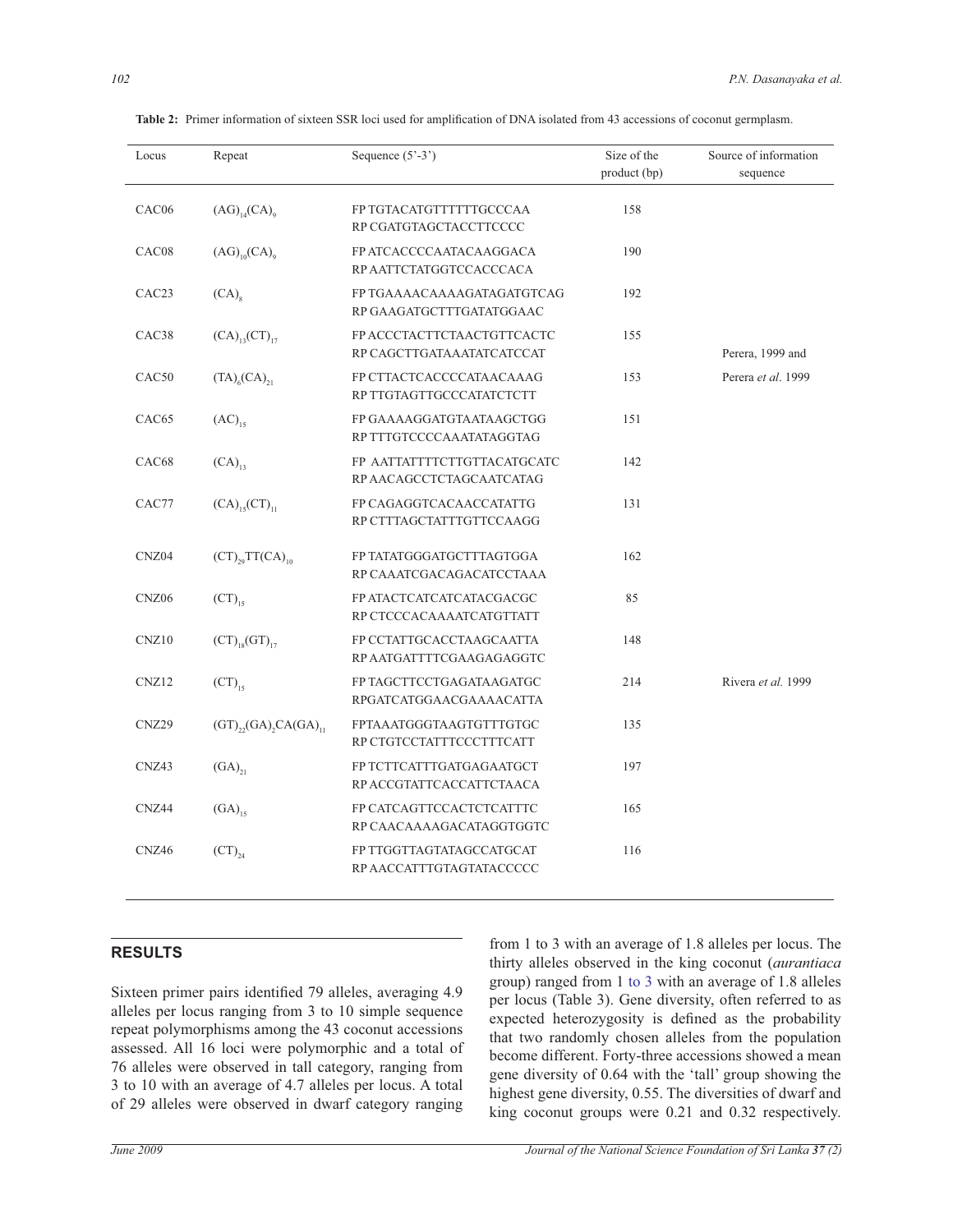Polymorphism Information Content (PIC) is also a measure of genetic diversity estimated, and the overall PIC of the 16 SSR loci in the 43 accessions was 0.58. The respective PIC values of the three groups; tall, dwarf and king cocont were 0.5, 0.18 and 0.26 respectively (Table 3). Among the 16 SSR loci assessed, six and four were respectively uni-allelic among dwarf and king coconut accessions. Loci CAC50 and CNZ12 were uniallelic in both dwarf and king coconut accessions. All the 16 SSR loci were multi allelic in tall accessions. The gene diversity and PIC were high in loci; CAC50, CAC68, CAC77, CNZ10, CNZ43 and CNZ44. However, the gene diversities were predominant among the tall accessions. High gene diversities were observed in only a few loci (i.e CAC65, CNZ29) among dwarf and king coconut accessions.

 Allele frequencies of each SSR locus for the three groups 'tall', 'dwarf' and 'king coconut' (*Typica*, *Nana* and *Aurantiaca*) are presented in Table 4. There are 37 unique alleles in the 'tall' group while no unique alleles were observed in dwarf and king coconut groups. The frequency distributions of alleles were remarkably high in the tall group compared to dwarf and king coconut groups. The most frequent allele of the 'tall' group was CNZ46-5, which is also found in low frequencies in the other two groups. CNZ06-3 and CNZ29-4 were also very frequent among the tall group. Six alleles were observed with maximum frequency in the dwarf group (CAC06-2, CAC23-3, CAC50-6, CAC68-6, CNZ04-1 and CNZ12-2) of which CAC50-6 and CNZ12-2 were also observed to be maximum in king coconut group. In addition the frequency of two alleles, CAC38-2 and CNZ06-1 were also found to be maximum in the king coconut group.

 Shared allele distances varied from 0.13 to 1.00 among the 43 accessions. The distances were low among pairs within the dwarf group (mean  $= 0.18$ , range  $= 0.13$ to 0.41). The six pairs; Dwarf Green and Cameroon Red Dwarf, Dwarf Red and Cameroon Red Dwarf, Dwarf Red and Dwarf Green, Mirishena Dwarf and Cameroon Red Dwarf, Mirishena Dwarf and Dwarf Green and Porapol and Gon thembili had the lowest shared allele distance (0.13). Sri Lanka Tall and king coconut accessions averaged distances of 0.55 (0.13 – 0.96) and 0.24 (0.38- 0.69) respectively. A total of 40 pairs, all between tall and dwarf recorded the maximum  $(GD = 1)$ .

|            |  |  | Table 3: Number of alleles, gene diversity and polymorphism information content in 16 SSR loci of 43 coconut germplasm |  |  |  |  |  |
|------------|--|--|------------------------------------------------------------------------------------------------------------------------|--|--|--|--|--|
| accessions |  |  |                                                                                                                        |  |  |  |  |  |

|    | <b>SSR Locus</b><br>No of alleles |                |                |                | Gene Diversity  |      |      |       |                 |      | Polymorphism information content |       |                 |  |
|----|-----------------------------------|----------------|----------------|----------------|-----------------|------|------|-------|-----------------|------|----------------------------------|-------|-----------------|--|
|    |                                   | A11            | Tall           | Dwarf          | King<br>coconut | All  | Tall | Dwarf | King<br>coconut | All  | Tall                             | Dwarf | King<br>coconut |  |
| 1  | CAC06                             | 5              | 5              | 1              | $\overline{2}$  | 0.65 | 0.58 | 0.00  | 0.44            | 0.58 | 0.53                             | 0.00  | 0.35            |  |
| 2  | CAC08                             | 5              | $\overline{4}$ | 2              | $\overline{2}$  | 0.60 | 0.41 | 0.22  | 0.44            | 0.54 | 0.39                             | 0.19  | 0.35            |  |
| 3  | CAC <sub>23</sub>                 | 3              | 3              | 1              | $\overline{c}$  | 0.66 | 0.58 | 0.00  | 0.44            | 0.58 | 0.50                             | 0.00  | 0.35            |  |
| 4  | CAC <sub>38</sub>                 | 6              | 6              | $\overline{c}$ | 1               | 0.59 | 0.47 | 0.22  | 0.00            | 0.51 | 0.44                             | 0.19  | 0.35            |  |
| 5  | CAC50                             | 10             | 10             | 1              | 1               | 0.80 | 0.83 | 0.00  | 0.00            | 0.78 | 0.81                             | 0.00  | 0.00            |  |
| 6  | CAC65                             | $\overline{4}$ | 3              | 3              | $\mathfrak{2}$  | 0.55 | 0.42 | 0.41  | 0.44            | 0.48 | 0.37                             | 0.37  | 0.35            |  |
| 7  | CAC68                             | 6              | 6              | 1              | $\mathfrak{2}$  | 0.74 | 0.70 | 0.00  | 0.28            | 0.70 | 0.66                             | 0.00  | 0.24            |  |
| 8  | CAC77                             | $\overline{4}$ | 4              | 2              | $\overline{c}$  | 0.70 | 0.72 | 0.38  | 0.44            | 0.64 | 0.66                             | 0.30  | 0.35            |  |
| 9  | CNZ04                             | $\overline{4}$ | $\overline{4}$ | 1              | $\overline{2}$  | 0.57 | 0.51 | 0.00  | 0.44            | 0.48 | 0.45                             | 0.00  | 0.35            |  |
| 10 | CNZ06                             | 3              | 3              | $\overline{c}$ | 1               | 0.52 | 0.35 | 0.22  | 0.00            | 0.43 | 0.31                             | 0.19  | 0.00            |  |
| 11 | CNZ10                             | 5              | 5              | 3              | $\overline{2}$  | 0.73 | 0.70 | 0.45  | 0.28            | 0.68 | 0.65                             | 0.41  | 0.2             |  |
| 12 | CNZ12                             | 3              | 3              |                | 1               | 0.57 | 0.44 | 0.00  | 0.00            | 0.48 | 0.40                             | 0.00  | 0.00            |  |
| 13 | CNZ29                             | $\overline{4}$ | $\overline{4}$ | 3              | 3               | 0.57 | 0.39 | 0.53  | 0.44            | 0.51 | 0.36                             | 0.47  | 0.35            |  |
| 14 | CNZ43                             | 7              | 6              | $\overline{c}$ | $\overline{2}$  | 0.76 | 0.69 | 0.38  | 0.44            | 0.73 | 0.65                             | 0.30  | 0.35            |  |
| 15 | CNZ44                             | $\overline{4}$ | 4              | 1              | $\overline{c}$  | 0.73 | 0.70 | 0.22  | 0.44            | 0.68 | 0.65                             | 0.19  | 0.35            |  |
| 16 | CNZ46                             | 6              | 6              | 3              | 3               | 0.50 | 0.25 | 0.32  | 0.67            | 0.45 | 0.25                             | 0.29  | 0.59            |  |
|    | Total                             | 79             | 76             | 29             | 30              |      |      |       |                 |      |                                  |       |                 |  |
|    | Average                           | 4.93           | 4.75           | 1.81           | 1.87            | 0.64 | 0.55 | 0.21  | 0.32            | 0.58 | 0.50                             | 0.18  | 0.26            |  |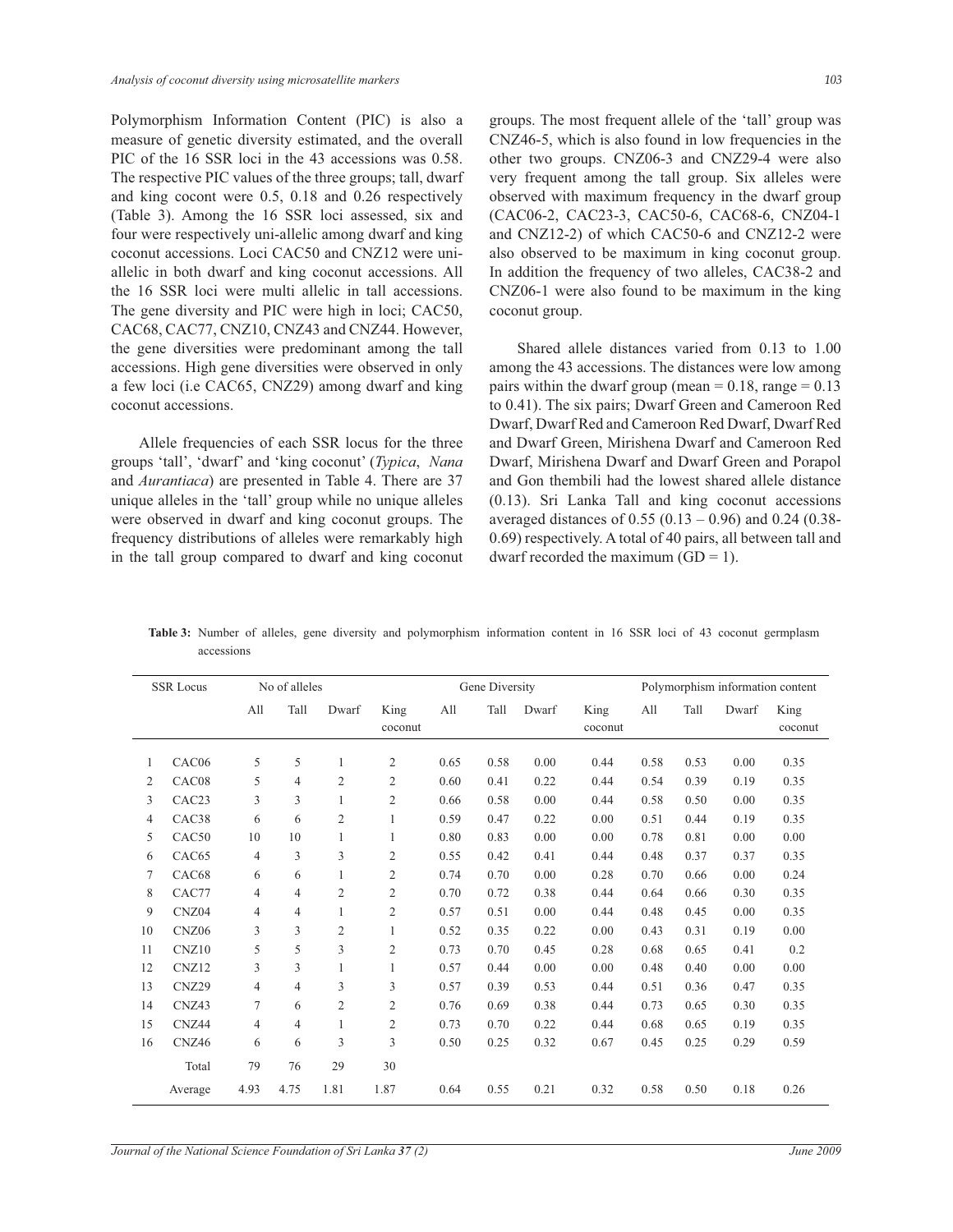| SSR Locus and allele |                          |                |                         | Count      |                 |          |          | Frequency |                 | Standard deviation          |          |                  |                 |  |
|----------------------|--------------------------|----------------|-------------------------|------------|-----------------|----------|----------|-----------|-----------------|-----------------------------|----------|------------------|-----------------|--|
| Locus                | Allele                   | All            | Tall                    | Dwarf      | King<br>coconut | All      | Tall     | Dwarf     | King<br>coconut | $\mathop{\rm All}\nolimits$ | Tall     | Dwarf            | King<br>coconut |  |
| CAC06                | $\mathbf{1}$             | $\mathbf{1}$   | $\mathbf{1}$            |            |                 |          | 0.01     | $0.02\,$  |                 |                             | 0.01     | 0.02             |                 |  |
|                      | $\mathfrak{2}$           | $27\,$         | 11                      | $16\,$     |                 | 0.31     | 0.17     | 1.00      |                 | 0.07                        | $0.06\,$ | 0.00             |                 |  |
|                      | $\mathfrak{Z}$           | 14             | 10                      |            | $\sqrt{4}$      | 0.16     | 0.16     |           | 0.67            | 0.05                        | $0.06\,$ |                  | 0.27            |  |
|                      | $\overline{4}$           | 41             | 39                      |            | $\sqrt{2}$      | 0.48     | 0.61     |           | 0.33            | 0.07                        | 0.08     |                  | 0.27            |  |
|                      | 5                        | $\mathfrak{Z}$ | 3                       |            |                 | 0.03     | 0.05     |           |                 | 0.02                        | 0.03     |                  |                 |  |
| CAC08                | $\mathbf{1}$             | 48             | 48                      |            |                 | 0.56     | 0.75     |           |                 | 0.07                        | 0.07     |                  |                 |  |
|                      | $\mathfrak{2}$           | 6              | 6                       |            |                 | $0.07\,$ | 0.09     |           |                 | 0.04                        | 0.05     |                  |                 |  |
|                      | $\overline{3}$           | 25             | $\tau$                  | 14         | $\sqrt{4}$      | 0.29     | 0.11     | 0.88      | 0.67            | 0.07                        | 0.05     | 0.12             | 0.27            |  |
|                      | $\overline{4}$           | $\overline{4}$ |                         | $\sqrt{2}$ | $\sqrt{2}$      | 0.05     |          | 0.13      | 0.33            | 0.03                        |          | 0.12             | 0.27            |  |
|                      | 5                        | $\mathfrak{Z}$ | 3                       |            |                 | 0.03     | 0.05     |           |                 | 0.03                        | 0.03     |                  |                 |  |
| CAC <sub>23</sub>    | $\mathbf{1}$             | 35             | 33                      |            | $\sqrt{2}$      | 0.41     | 0.52     |           | 0.33            | 0.07                        | 0.09     |                  | 0.27            |  |
|                      | $\mathfrak{2}$           | 24             | 24                      |            |                 | 0.28     | 0.38     |           |                 | 0.07                        | 0.09     |                  |                 |  |
|                      | $\mathfrak{Z}$           | 27             | $\boldsymbol{7}$        | 16         | $\overline{4}$  | 0.31     | $0.11\,$ | 1.00      | 0.67            | 0.07                        | 0.05     | $\boldsymbol{0}$ | 0.27            |  |
| CAC38                | 1                        | $\overline{4}$ | $\overline{4}$          |            |                 | 0.05     | 0.07     |           |                 | 0.04                        | 0.05     |                  |                 |  |
|                      | $\mathfrak{2}$           | 27             | $\tau$                  | 14         | $\sqrt{6}$      | 0.36     | 0.13     | 0.88      | 1.00            | 0.07                        | 0.06     | 0.12             | 0.00            |  |
|                      | 3                        | 40             | 38                      | $\sqrt{2}$ |                 | 0.53     | 0.70     | 0.13      |                 | 0.08                        | 0.09     | 0.12             |                 |  |
|                      | $\overline{4}$           | 5              | 5                       |            |                 | $0.07\,$ | 0.09     |           |                 | 0.03                        | 0.05     |                  |                 |  |
| CAC50                | $\mathbf{1}$             | $\mathbf{1}$   | $\mathbf{1}$            |            |                 | $0.01\,$ | 0.02     |           |                 | 0.01                        | 0.02     |                  |                 |  |
|                      | $\sqrt{2}$               | $\mathfrak{Z}$ | 3                       |            |                 | 0.04     | 0.05     |           |                 | 0.02                        | 0.03     |                  |                 |  |
|                      | 3                        | $\overline{4}$ | $\overline{4}$          |            |                 | 0.05     | $0.07\,$ |           |                 | 0.03                        | 0.04     |                  |                 |  |
|                      | $\overline{4}$           | $\mathbf{1}$   | $\mathbf{1}$            |            |                 | $0.01\,$ | 0.02     |           |                 | 0.01                        | 0.02     |                  |                 |  |
|                      | 5                        | $\mathbf{1}$   | $\mathbf{1}$            |            |                 | $0.01\,$ | 0.02     |           |                 | 0.01                        | 0.02     |                  |                 |  |
|                      | 6                        | 26             | $\overline{4}$          | 16         | 6               | 0.33     | 0.07     | 1.00      | 1.00            | 0.07                        | $0.04\,$ | 0.00             | 0.00            |  |
|                      | $\tau$                   | 10             | 10                      |            |                 | 0.13     | 0.18     |           |                 | 0.05                        | 0.06     |                  |                 |  |
|                      | $\,$ $\,$                | 5              | 5                       |            |                 | 0.06     | 0.09     |           |                 | 0.04                        | 0.05     |                  |                 |  |
|                      | 9                        | 13             | 13                      |            |                 | 0.17     | 0.23     |           |                 | 0.06                        | 0.07     |                  |                 |  |
|                      | 10                       | 14             | 14                      |            |                 | 0.18     | 0.25     |           |                 | 0.06                        | 0.08     |                  |                 |  |
| CAC65                | $\mathbf{1}$             | 10             | $\overline{4}$          | $\sqrt{2}$ | $\overline{4}$  | 0.12     | 0.06     | 0.13      | 0.67            | 0.05                        | 0.04     | 0.12             | 0.27            |  |
|                      | $\sqrt{2}$               | 51             | 47                      | $\sqrt{2}$ | $\sqrt{2}$      | 0.59     | 0.73     | 0.13      | 0.33            | 0.07                        | 0.07     | 0.12             | 0.27            |  |
|                      | 3                        | $25\,$         | 13                      | $12\,$     |                 | 0.29     | 0.20     | 0.75      |                 | 0.06                        | 0.06     | 0.15             |                 |  |
| CAC68                | $\mathbf{1}$             | $\mathfrak{Z}$ | $\mathfrak{Z}$          |            |                 | 0.03     | 0.05     |           |                 | 0.03                        | 0.03     |                  |                 |  |
|                      | $\mathfrak{2}$           | 19             | $18\,$                  |            | $\mathbf{1}$    | 0.22     | 0.28     |           | 0.17            | 0.05                        | 0.06     |                  | 0.14            |  |
|                      | 3                        | 28             | 28                      |            |                 | 0.33     | 0.44     |           |                 | 0.06                        | 0.07     |                  |                 |  |
|                      | $\overline{\mathcal{L}}$ | $\,$ 8 $\,$    | $\,$ $\,$               |            |                 | 0.09     | 0.13     |           |                 | 0.04                        | $0.05\,$ |                  |                 |  |
|                      | 5                        | $\overline{c}$ | $\overline{\mathbf{c}}$ |            |                 | 0.02     | 0.03     |           |                 | 0.02                        | 0.03     |                  |                 |  |
|                      | 6                        | 26             | 5                       | 16         | $\sqrt{5}$      | 0.30     | 0.08     | 1.00      | 0.83            | 0.06                        | 0.03     | 0.00             | 0.14            |  |
| CAC77                | $\mathbf{1}$             | 8              | $\,$ 8 $\,$             |            |                 | 0.09     | 0.13     |           |                 | 0.04                        | 0.05     |                  |                 |  |
|                      | $\mathfrak{2}$           | 36             | 22                      | 12         | $\sqrt{2}$      | 0.42     | 0.34     | 0.75      | 0.33            | 0.07                        | 0.07     | 0.15             | 0.27            |  |
|                      | $\mathfrak{Z}$           | 21             | 13                      | $\sqrt{4}$ | $\overline{4}$  | 0.24     | 0.20     | 0.25      | 0.67            | 0.06                        | 0.06     | 0.15             | 0.27            |  |
|                      | $\overline{4}$           | 21             | 21                      |            |                 | 0.24     | 0.33     |           |                 | 0.06                        | 0.07     |                  |                 |  |
| CNZ04                | $\mathbf{1}$             | 35             | 15                      | 16         | $\overline{4}$  | 0.41     | 0.23     | 1.00      | 0.67            | $0.07\,$                    | 0.07     | 0.00             | 0.27            |  |
|                      | $\mathfrak{2}$           | 6              | 6                       |            |                 | 0.07     | 0.09     |           |                 | 0.03                        | 0.04     |                  |                 |  |
|                      | $\mathfrak{Z}$           | $\mathbf{1}$   | $\mathbf{1}$            |            |                 | $0.01\,$ | $0.02\,$ |           |                 | $0.01\,$                    | 0.02     |                  |                 |  |
|                      | $\overline{4}$           | 44             | 42                      |            | $\sqrt{2}$      | 0.51     | 0.66     |           | 0.33            | 0.07                        | 0.07     |                  | 0.27            |  |
| CNZ06                | $\mathbf{1}$             | 32             | 12                      | 14         | $\sqrt{6}$      | 0.37     | 0.19     | 0.88      | 1.00            | 0.07                        | 0.06     | 0.12             | 0.00            |  |
|                      | $\overline{c}$           | $\overline{4}$ | $\sqrt{2}$              | $\sqrt{2}$ |                 | 0.05     | 0.03     | 0.13      |                 | 0.03                        | 0.03     | 0.12             |                 |  |
|                      | 3                        | 50             | 50                      |            |                 | 0.58     | 0.78     |           |                 | 0.07                        | 0.06     |                  |                 |  |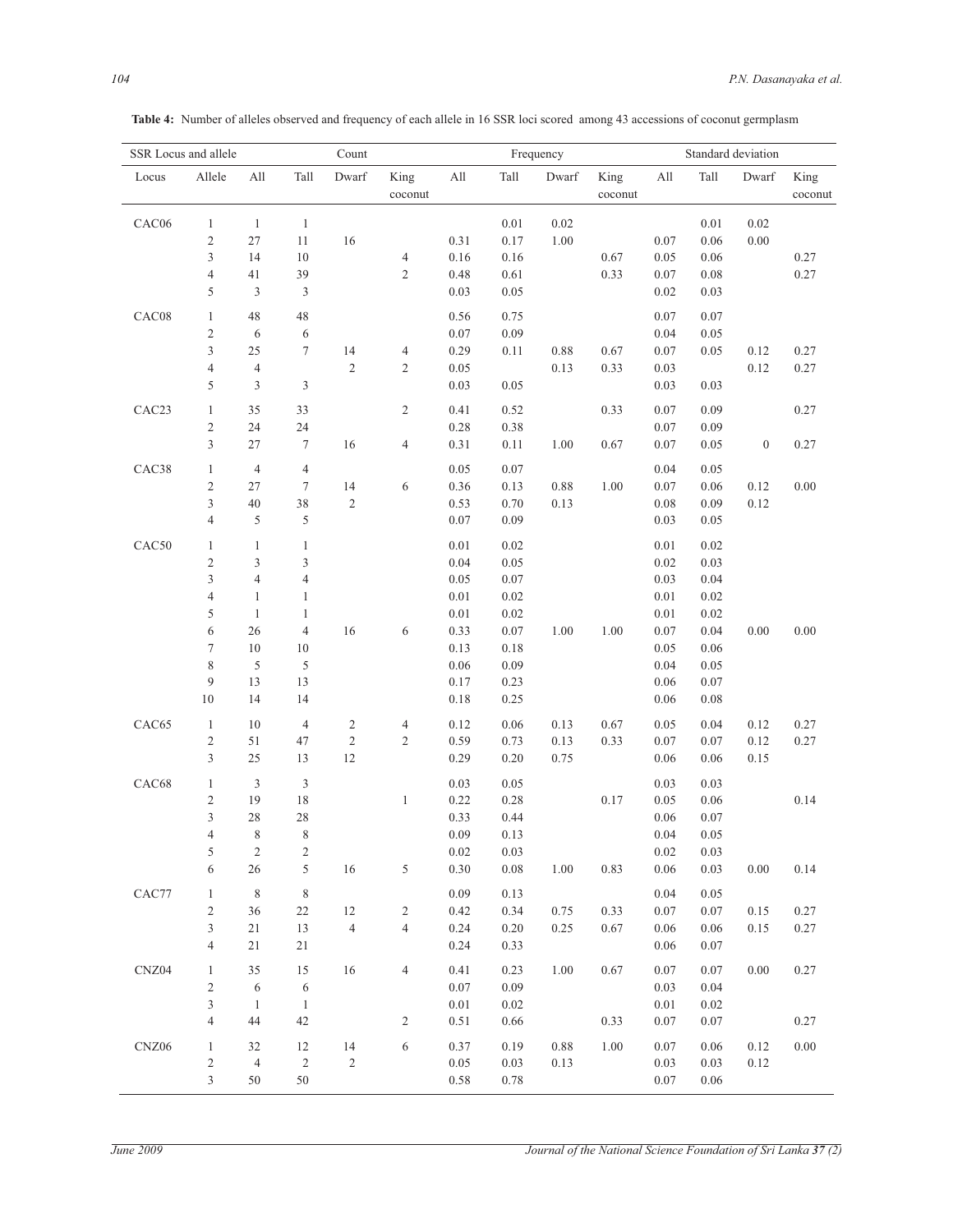|  | Table 4: Continued. |
|--|---------------------|
|--|---------------------|

| SSR Locus and allele |                |                |                  | Count                   |                         |          |      | Frequency |                 |      | Standard deviation |       |                 |  |  |
|----------------------|----------------|----------------|------------------|-------------------------|-------------------------|----------|------|-----------|-----------------|------|--------------------|-------|-----------------|--|--|
| Locus                | Allele         | All            | Tall             | Dwarf                   | King<br>coconut         | A11      | Tall | Dwarf     | King<br>coconut | All  | Tall               | Dwarf | King<br>coconut |  |  |
| CNZ10                | $\mathbf{1}$   | $\sqrt{2}$     | $\mathbf{1}$     |                         | $\mathbf{1}$            | 0.02     | 0.02 |           | 0.17            | 0.02 | 0.02               |       | 0.14            |  |  |
|                      | $\sqrt{2}$     | 15             | 15               |                         |                         | 0.18     | 0.23 |           |                 | 0.06 | 0.07               |       |                 |  |  |
|                      | $\mathfrak{Z}$ | 31             | 29               | $\sqrt{2}$              |                         | 0.37     | 0.45 | 0.14      |                 | 0.07 | 0.07               | 0.13  |                 |  |  |
|                      | $\overline{4}$ | 12             | $10\,$           | $\overline{c}$          |                         | 0.14     | 0.16 | 0.14      |                 | 0.05 | 0.05               | 0.13  |                 |  |  |
|                      | 5              | 24             | $\boldsymbol{9}$ | $10\,$                  | 5                       | 0.29     | 0.14 | 0.71      | 0.83            | 0.07 | 0.06               | 0.17  | 0.14            |  |  |
| CNZ12                | $\mathbf{1}$   | $\,$ 8 $\,$    | 8                |                         |                         | 0.09     | 0.13 |           |                 | 0.04 | 0.05               |       |                 |  |  |
|                      | $\sqrt{2}$     | 32             | 10               | 16                      | 6                       | 0.37     | 0.16 | 1.00      | 1.00            | 0.07 | 0.06               | 0.00  | 0.00            |  |  |
|                      | $\overline{3}$ | 46             | 46               |                         |                         | 0.53     | 0.72 |           |                 | 0.07 | 0.07               |       |                 |  |  |
| CNZ29                | $\mathbf{1}$   | $\overline{4}$ | $\sqrt{2}$       | $\overline{c}$          |                         | 0.05     | 0.03 | 0.13      |                 | 0.03 | 0.02               | 0.12  |                 |  |  |
|                      | $\overline{c}$ | 23             | 9                | $10\,$                  | $\overline{4}$          | 0.27     | 0.14 | 0.63      | 0.67            | 0.06 | 0.05               | 0.17  | 0.27            |  |  |
|                      | $\mathfrak{Z}$ | $\,$ 8 $\,$    | $\overline{4}$   | $\overline{4}$          |                         | 0.09     | 0.06 | 0.25      |                 | 0.04 | 0.03               | 0.15  |                 |  |  |
|                      | $\overline{4}$ | 51             | 49               |                         | $\overline{c}$          | 0.59     | 0.77 |           | 0.33            | 0.07 | 0.07               |       | 0.27            |  |  |
| CNZ43                | $\mathbf{1}$   | $\overline{4}$ | $\overline{4}$   |                         |                         | 0.05     | 0.06 |           |                 | 0.02 | 0.03               |       |                 |  |  |
|                      | $\mathfrak{2}$ | 6              | 6                |                         |                         | $0.07\,$ | 0.09 |           |                 | 0.03 | 0.04               |       |                 |  |  |
|                      | 3              | 23             | 15               | $\overline{4}$          | $\overline{4}$          | 0.27     | 0.23 | 0.25      | 0.67            | 0.06 | 0.06               | 0.15  | 0.27            |  |  |
|                      | $\overline{4}$ | 14             |                  | 12                      | $\overline{c}$          | 0.16     |      | 0.75      | 0.33            | 0.06 |                    | 0.15  | 0.27            |  |  |
|                      | 5              | 5              | $\sqrt{5}$       |                         |                         | 0.06     | 0.08 |           |                 | 0.03 | 0.04               |       |                 |  |  |
|                      | 6              | $\mathfrak{Z}$ | $\mathfrak{Z}$   |                         |                         | 0.03     | 0.05 |           |                 | 0.02 | 0.03               |       |                 |  |  |
|                      | $\tau$         | 31             | 31               |                         |                         | 0.36     | 0.48 |           |                 | 0.06 | 0.07               |       |                 |  |  |
| CNZ44                | $\mathbf{1}$   | 25             | $\tau$           | 14                      | $\overline{4}$          | 0.30     | 0.11 | 0.88      | 0.67            | 0.07 | 0.05               | 0.12  | 0.27            |  |  |
|                      | $\overline{2}$ | 21             | 19               | $\mathbf{2}$            |                         | 0.25     | 0.31 | 0.13      |                 | 0.06 | 0.07               | 0.12  |                 |  |  |
|                      | 3              | 27             | 25               |                         | $\sqrt{2}$              | 0.32     | 0.40 |           | 0.33            | 0.07 | 0.08               |       | 0.27            |  |  |
|                      | $\overline{4}$ | 11             | $11\,$           |                         |                         | 0.13     | 0.18 |           |                 | 0.05 | 0.07               |       |                 |  |  |
| CNZ46                | $\mathbf{1}$   | $\mathbf{1}$   | $\mathbf{1}$     |                         |                         | 0.01     | 0.02 |           |                 | 0.01 | 0.02               |       |                 |  |  |
|                      | $\overline{c}$ | $\mathfrak{Z}$ | $\sqrt{2}$       | $\mathbf{1}$            |                         | 0.04     | 0.03 | 0.06      |                 | 0.02 | 0.02               | 0.06  |                 |  |  |
|                      | 3              | 3              | $\mathbf{1}$     |                         | 2                       | 0.04     | 0.02 |           | 0.33            | 0.03 | 0.02               |       | 0.27            |  |  |
|                      | $\overline{4}$ | $\sqrt{2}$     | $\sqrt{2}$       |                         |                         | 0.03     | 0.03 |           |                 | 0.02 | 0.03               |       |                 |  |  |
|                      | $\mathfrak s$  | 54             | 50               | $\overline{\mathbf{c}}$ | $\overline{\mathbf{c}}$ | 0.68     | 0.86 | 0.13      | 0.33            | 0.07 | 0.06               | 0.12  | 0.27            |  |  |
|                      | 6              | 17             | $\overline{2}$   | 13                      | $\overline{c}$          | 0.21     | 0.03 | 0.81      | 0.33            | 0.06 | 0.03               | 0.12  | 0.27            |  |  |

The tree diagram (Figure 1) clearly depicts the relationship of the 43 accessions though strictly not defining an evolutionary pathway. The tree comprised three main branches of which the first two branches grouped 16 accessions of the Sri Lanka Tall group. The third branch was further subdivided into two main groups, the first comprising six accessions of Sri Lanka Tall and the second consisting of accessions belonging to dwarf, king coconut, San Ramon and San Ramon like types. The only exception is grouping of Ran thembili and bodiri, conventionally named as forms of Sri Lanka Tall (SLT) with above accessions.

 The PCoA plot clearly showed two groups, the first comprising 22 accessions of Sri Lanka Tall and the second having nine accessions of dwarf and king coconut

(Figure 2). Rest of the accessions were scattered either as individuals or pairs or smaller groups very much similar to the tree diagramme (Figure 1).

## **DISCUSSION**

Phenotypic assessment has been the main criterion for characterizing coconut until recent advances in molecular marker technology. Earlier, Liyanage<sup>27</sup> identified three main groups (varieties) of coconut in Sri Lanka based on stature and reproductive behaviour and named three varieties; *typica* or tall, *nana* or dwarf and *aurantiaca* or king coconut. In addition, an exotic collection, San Ramon (Clovis) from the Philippines was noted and incorporated to the breeding programme.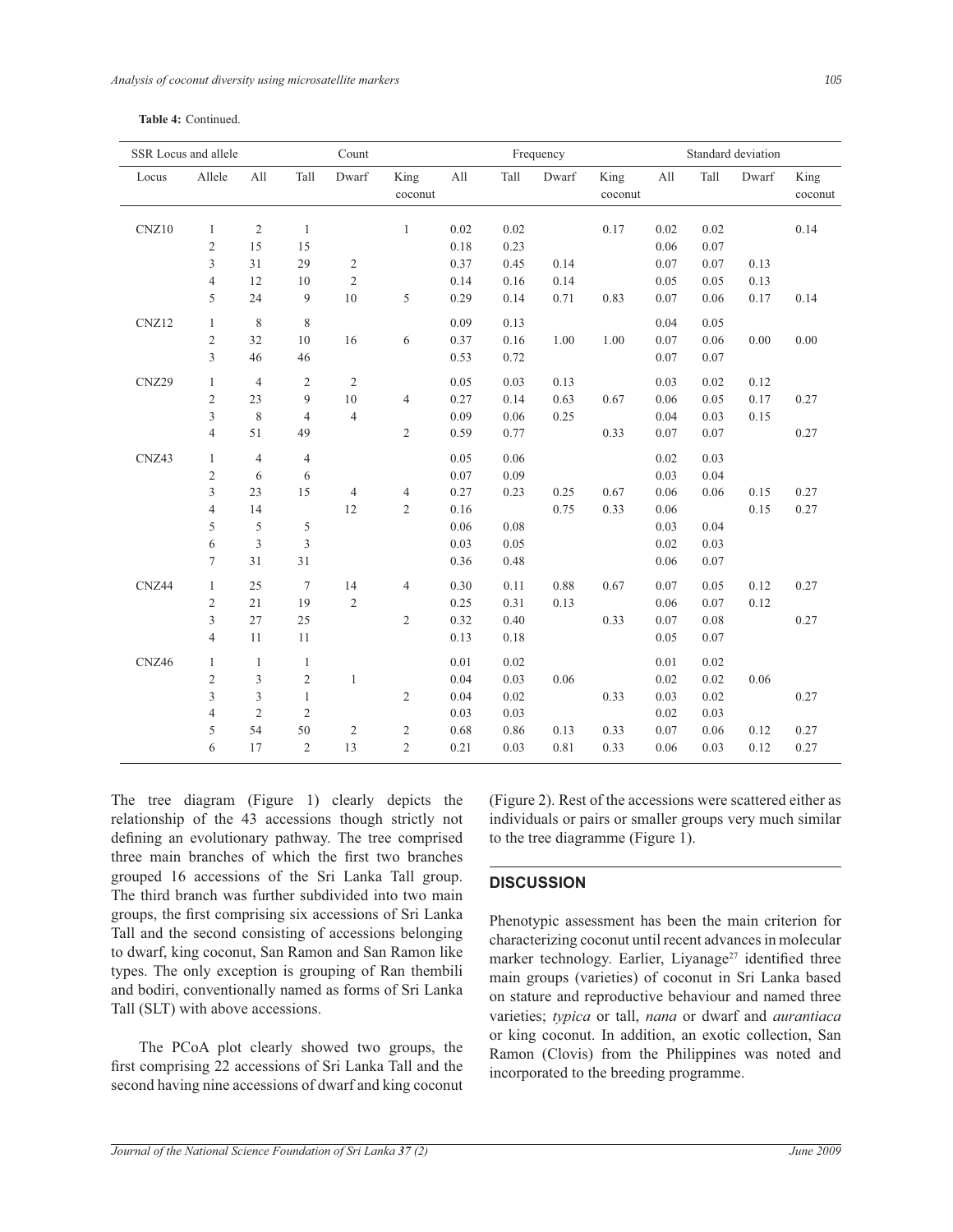

**Figure 1:** Dendrogram of 43 *ex-situ* conserved coconut germplasm generated by the Neighbor-Joining method.



**Figure 2:** Two–dimensional principal coordinate analysis plot of 43 *ex-situ* conserved coconut germplasm accessions.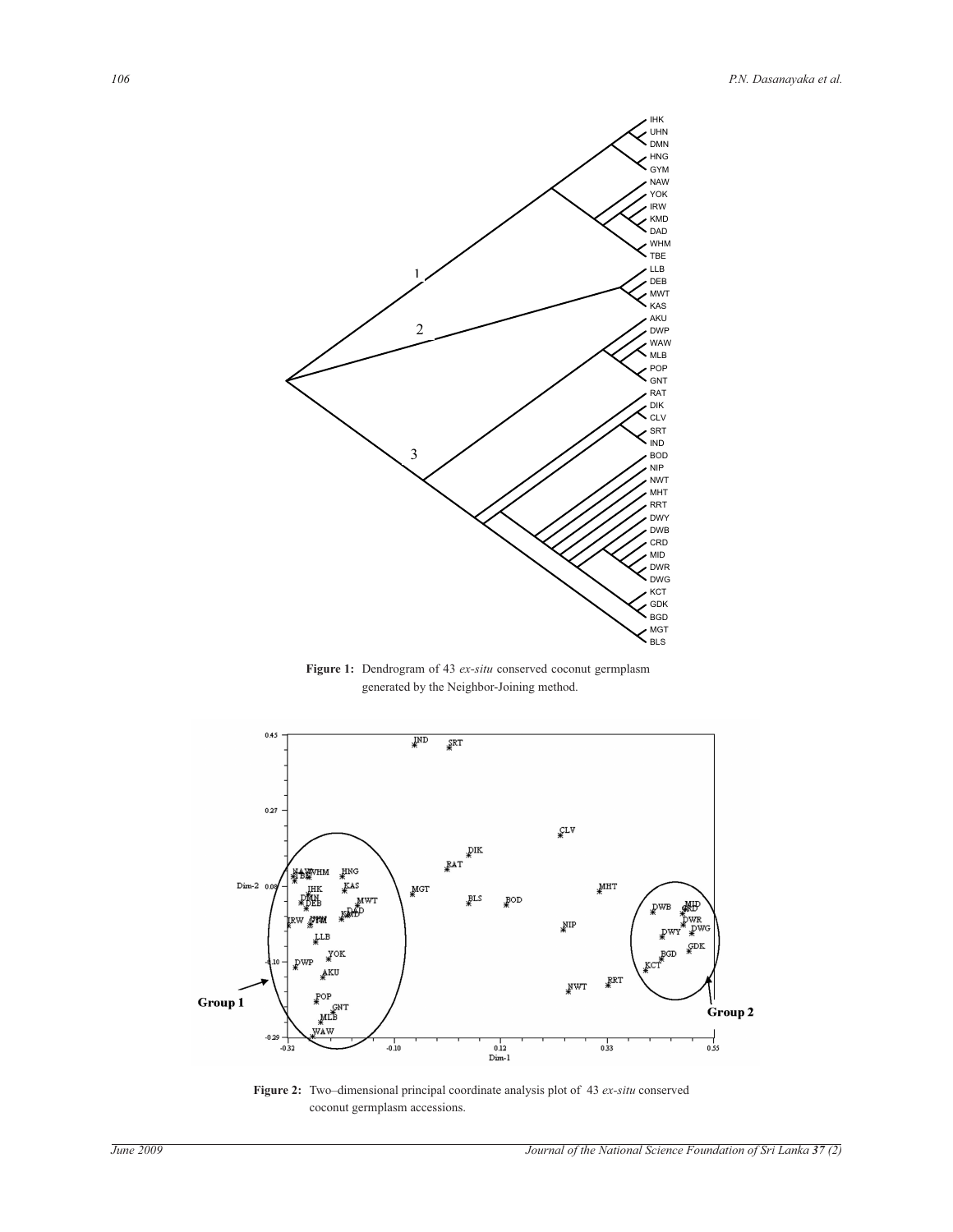Systematic collection of coconut germplasm in Sri Lanka began in 1986 and *ex-situ* field gene banks have been established since then with a wider representation of commercial 'tall' (SLT ecotypes) and distinctive coconut phenotypes<sup>28</sup>. Characterization of these germplasm by morphological descriptors alone has failed to elucidate genetic relationships of these *ex-situ* conserved accessions of coconut.

 The present study unveils a clear picture of the coconut germplasm in Sri Lanka with information that is similar to information of the coconut genetic resources world over. Identification of 79 alleles (4.9 per locus) by 16 coconut specific SSR primers aptly demonstrated the ability of micro-satellite markers to identify polymorphisms in coconut. Merrow *et al*., 29 observed almost the same, 4.5 alleles per locus with 15 SSR primers within Florida's coconut germplasm. Comparative averages on coconut worldwide, 6.4 by Perera *et al.* <sup>8</sup> and 9.14 by Teulat *et al*.<sup>21</sup> were much higher as expected because of the relative slenderness of the coconut genetic base in Sri Lanka.

 The low gene diversity and PIC of dwarf (0.21 and 0.18 respectively) and king coconut (0.33 and 0.26) accessions is attributed to the autogamous nature of these forms, which was also described by morphological means<sup>30</sup>. This observation agrees well with SSR polymorphisms in 'dwarf' coconut in other countries<sup>18,20,21,29</sup>. Conversely a moderate level of gene diversity and PIC, 0.55 and 0.5 respectively were observed in the predominantly allogamous 'tall' coconut group including San Ramon and alikes.

 The grouping of 43 accessions based on shared allele distances depicts the genetic relationships of coconut germplasm accessions more in accordance with geographic representation morphological descriptor states. Grouping of accessions into three main groups with one and two having all 'tall' coconut and the third with a sub group having all dwarf, king coconut, semi tall, Bodiri, Nipuni and Clovis forms exemplify the above fact. The clustering of all 'Sri Lanka Tall' accessions in a single group and separation of San Ramon and alikes was also revealed in the PCoA analysis. All the dwarf accessions and king coconut closely placed in the PCoA plot.

 Low gene diversity and high allele sharing in dwarf coconuts world over has already been revealed 7,8,18,20,21 . This was attributed to the autogamous breeding habit of the dwarf group under natural conditions. Perera<sup>31</sup> hypothesized the possibility that dwarf coconut has evolved from a small number of tall palms because

almost all the alleles present in dwarf coconut are shared by 'tall' coconut<sup>31</sup>. Close clustering of dwarf and San Ramon and San Ramon like 'tall' coconut suggests a common putative origin of dwarf coconut and the coconut from Philippines or perhaps those of the center/s of origin in the South East Asia. Presence of bodiri, conventionally classified as a Sri Lankan Tall form in the dwarf predominant cluster suggests this as a separate introduction or more likely a semi tall, domesticated as an ornamental due to its prolific bearing capacity and good taste of water. This suggestion is further validated partly by the autogamous nature of bodiri. Positioning of king coconut forms (King Coconut, Ratharan Thembili and Nawasi Thembili) in the conventional classification as an intermediate between 'tall' and 'dwarf' appears to be weaker because evolutionary mechanisms play a more significant role in determining the genetic structure of the coconut in Sri Lanka. King coconut is certain to be an introduction similar to all other dwarf forms with less lineage with 'tall' prevalent in commercial plantations in Sri Lanka.

 Close clustering of Sri Lanka Tall ecotypes and other SLT forms clearly indicate SLT coconut as a separate introduction with a close genetic lineage to Indo Atlantic Tall coconut<sup>7</sup>. The dwarf group in the African region not being grouped with African Talls, Whitehead's<sup>5</sup> suggestions on the route of coconut dissemination as Pacific coast to America from the presumed center/s of origin in the Southeast Asia also favours close relationship of SLT with African 'tall' coconut.

 Presence of San Ramon like accessions, Margaret, Blackstone, San Ramon-RT, Indian, Ran Thembili and Dickwella in a sub group with Clovis (the San Ramon coconut brought from Phillipines) suggests that these are pure or mixed populations of Paciffic coconut. These coconut too are characterized by relatively large more round shaped coconut similar to Clovis and SLT x San Ramon progeny<sup>32</sup>. Here again the earlier classification of Ran Thembili as a SLT form becomes less acceptable in terms of genetic relationships. The separation of San Ramon and San Ramon like tall coconut from the Sri Lanka Tall group by the PCoA also indicates the genetic relationships of coconut in Sri Lanka and is well determined by evolutionary relationships than phenotypic differences even as acute as tall/short stature or autogamous / allogamous reproductive behavior.

 In addition to the clear elucidation of genetic relationships of coconut in Sri Lanka the results of this study also lead to several implications on effective conservation and breeding of coconut in Sri Lanka. Close clustering of SLT coconut from the rest irrespective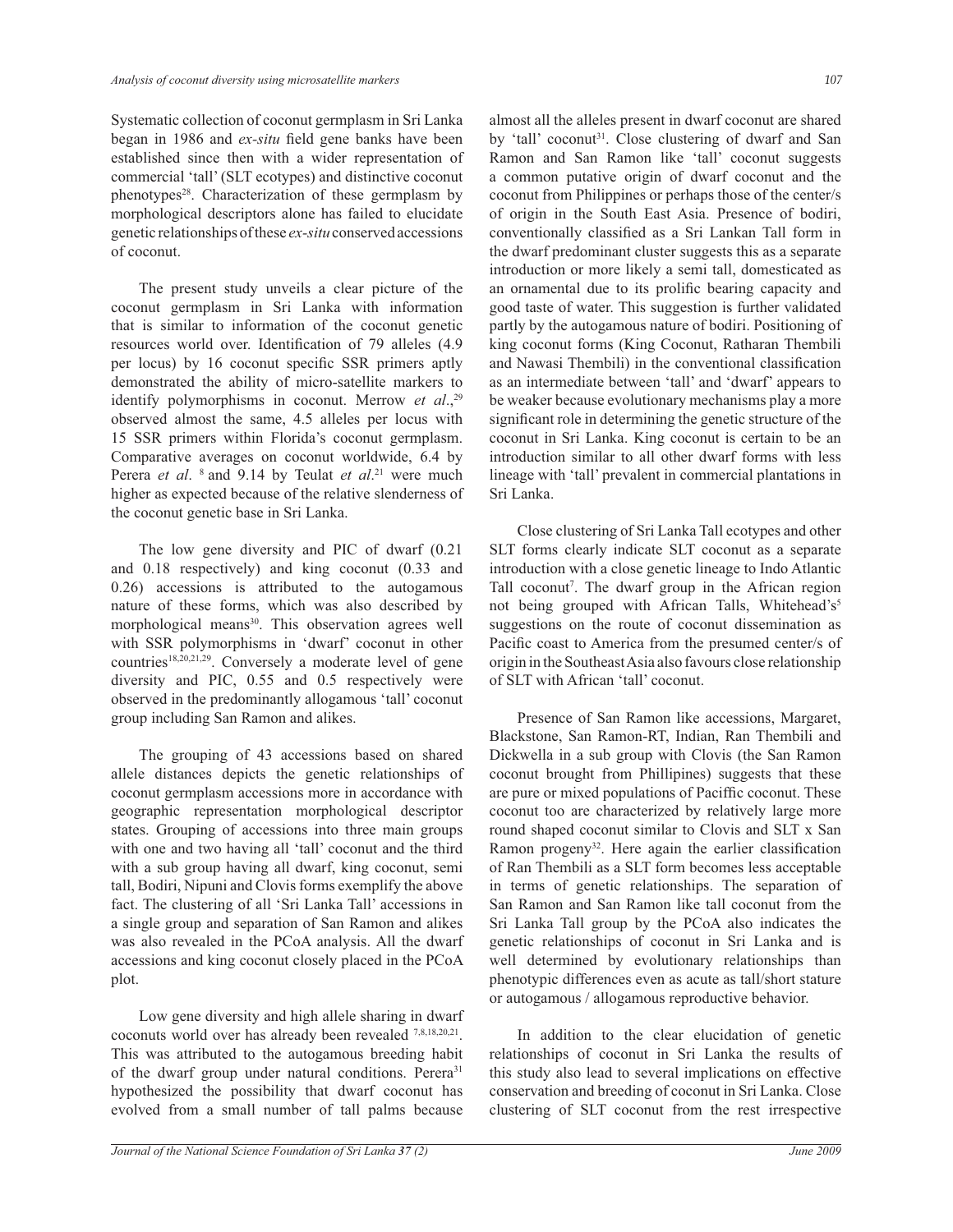of tall or dwarf morphotypes clearly signifies SLT as a heterozygous group sharing a narrow genetic base. Therefore, the current effort made to collect SLT from different geographical locations for conservation in large blocks of land with 60 or more palms/accession appears somewhat futile. A single countrywide collection of SLT with small samples from different locations appears a better option for forming a core of SLT coconut diversity with minimum duplication. A molecular marker assessment across populations in different geographical locations prior to collecting germplasm for conservation therefore, is a more efficient strategy for identifying unique populations with specific relevance for breeding.

 As revealed by this study the entire genetic diversity of coconut in Sri Lanka is confined within the widely grown commercial 'tall', more ornamental type, 'dwarf' and the solitary collection from the Clovis estate, San Ramon. SLT has very little opportunities for further genetic improvement by selecting within itself. First released coconut cultivar, CRIC60, which is a selection of SLT has failed to demonstrate a significant yield increase over unselected SLT. Early studies of CRISL has revealed heterosis by combining SLT, dwarf and San Ramon in varying combinations for economic traits such as early flowering/bearing, nut yield and kernel weight<sup>32</sup>. This investigation therefore, emphasizes the dearth of genetic diversity in Sri Lanka for extensive utilisation as germplasm. The option now is for genetic enrichment by introduction of exotic germplasm. Wide genetic base of Pacific coconut revealed by previous SSR studies<sup>8</sup> and loosing of genes during domestication in the African region due to bottle necks of selection further strengthens the need for introducing germplasm particularly, from far east, the presumed centres of origin.

#### **Acknowledgement**

 This work was supported by a SAREC grant for capacity building in Biotechnology. The authors greatly acknowledge the staff of the Institute of Biochemistry, Molecular Biology and Biotechnology Sri Lanka, Dr L. Perera and staff of the Genetics and Plant Breeding Division of the Coconut Research Institute of Sri Lanka for their cooperation. Thanks are also due to Mrs. G.D.M.N. Samaradhiwakara and Miss P.G. Rasali Samrawickrema, Main Library, University of Sri Jayawardenepura for their help in the use of the software PowerMarker and Dr Brian Ford-Lloyd, School of Bio Sciences, University of Birmingham, UK for helping in data analysis using NTSYS-pc.

## **References**

- 1. http://www.generationcp.org/index.php. Accessed on 15 June 2008.
- 2. Batugal P. & Oliver J.T. (2003). *Poverty Reduction in Coconut Growing Communities* Vol I: The Framework and Project Plan. IPGRI-APO, Serdang, Selangor, Malaysia.
- 3. Everard J.M.D.T. (2004). Coconut Industry in Sri Lanka. In*: Economic Review December*. Peoples Bank Head Office, Colombo 02.
- 4. Harries H.C. (1978). The evolution, dissemination and classification of *Cocos nucifera* L.. *Botanical Review* **44**: 205-315.
- 5. Whitehead R.A. (1976). Coconut. In: *Evolution of Crop Plants.* (Ed. N.W. Simmonds). pp. 221-225. Longman Publishers, London, UK.
- 6. Ashburner G.R., Thompson W.K. & Halloran G.M. (1997). RAPD analysis of South Pacific coconut palm populations. *Crop Science* **37**: 992-997.
- 7. Lebrun P., N'Cho-Y.P., Seguin M., Grivet L. & Baudouin L. (1998). Genetic diversity in coconut (*Cocos nucifera* L.) revealed by restriction fragment length polymorphism (RFLP) markers. *Euphytica* **101**: 103-108.
- 8. Perera L., Russell J.R., Provan J. & Powell W. (2000). Use of microsatellite DNA markers to investigate the level of genetic diversity and population genetic structure of coconut (*Cocos nucifera* L.). *Genome* **43**: 15-21.
- 9. Carpio C.B. (1982). Biochemical studies of *Cocos nucifera* L. Kalikasan. *Philippine Journal of Biology* **11**: 319-338.
- 10. Fernando W.M.U. (1995). Patterns of isozyme variation in *Cocos nucifera* L.. *Proceedings of Annual Sessions of the Sri Lanka Association for the Advancement of Science*  **51**:84- 86.
- 11. Rohde W., Salamini F., Ashburner G.R. & Randles J.W. (1992). An *Eco*RI repetitive sequence family of the coconut palm *Cocos nucifera* L. shows sequence homology to *copia*-like elements. *Journal of Genetics and Breeding* **46**: 391-394.
- 12. Rohde W. (1996). Inverse sequence tagged (ISTR) analysis, a novel and universal PCR-based technique for genome analysis in the plant and animal kingdom. *Journal of Genetics and Breeding* **50**: 249-261.
- 13. Rohde W., Kullaya A., Rodriguez J. & Ritter E. (1995). Genome analysis of *Cocos nucifera* L. by PCR amplification of spacer sequences separating a subset of *copia*-like *Eco*RI repetitive elements. *Journal of Genetics and Breeding* **49**: 179-186.
- 14. Herran A., Estioko L., Becker D., Rodriguez M.J.B., Rohde W. & Ritter E. (2000). Linkage mapping and QTL analysis in coconut (*Cocos nucifera* L.). *Theoritical and Applied Genetics* **101**: 292-300.
- 15. Everard J.M.D.T. & Katz M. (1996a). Use of RAPDs for estimation of genetic distances between populations of the coconut Palm, *Cocos nucifera*. *Proceedings of the Second Annual Forestry Symposium (USJP)* **2**: 204-215.